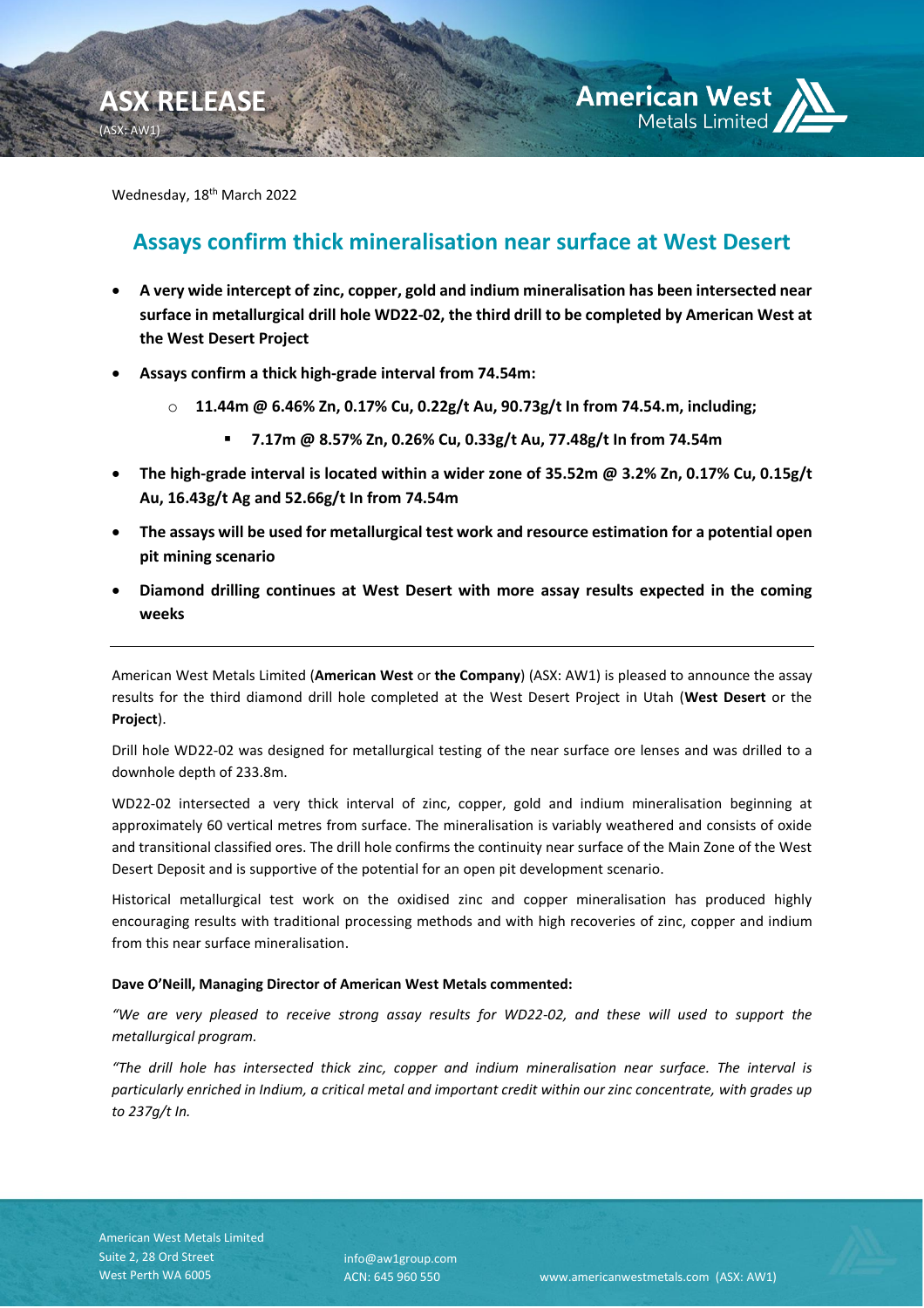

*"The drill hole confirms the upper extensions of very thick mineralisation encountered in the first two drill holes completed by American West, and highlights the potential for an open pit operation.* 

*"We are looking forward to reporting on the results for the remaining drill holes in the coming weeks."*



*Figure 1: Schematic geological section at 288850E showing main geological units and drilling. The zinc and copper dominant mineralisation intersected in WD22-02 is shown as well as recent intersections encountered along this section (light blue text boxes).*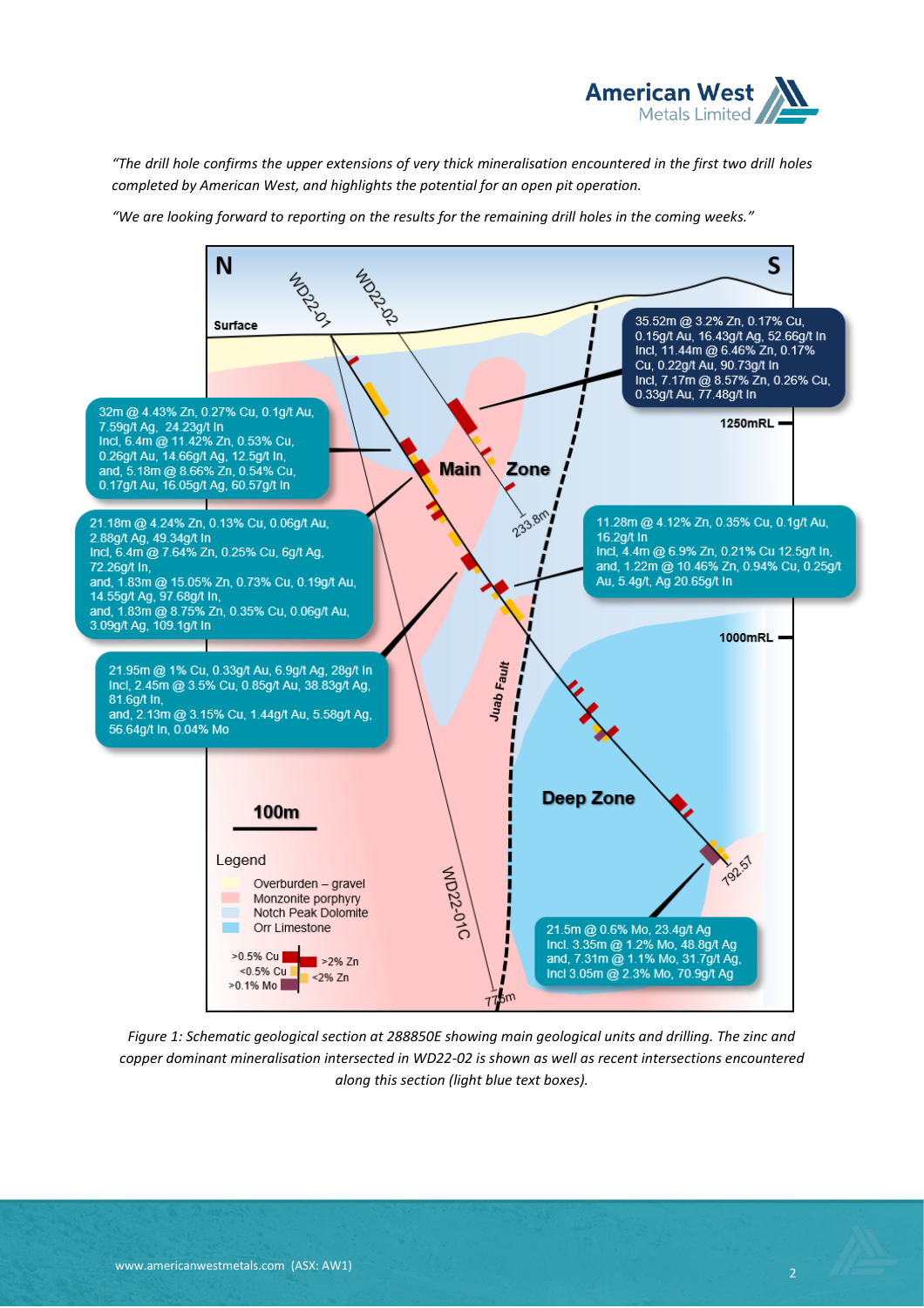

## **DRILL HOLE WD22-02 DETAILS**

WD22-02 was the third drill hole of American West's initial drill program and was targeting ore grade material in the near surface oxide and transitional zones for metallurgical test work. This area of the orebody contains extensive shallow mineralisation which could support open pit development.

Assays for the drill hole were brought forward in the laboratory queue to allow samples to be selected for important metallurgical test work.

WD22-02 was drilled to a downhole depth of 233.8m, and encountered a number of zones of mineralisation (Figure 1 & Table 2). Intersections are expressed as downhole widths and are interpreted to be close to true widths.

| Hole ID | <b>Prospect</b> | <b>Easting</b> | <b>Northing</b> | Depth (m) | Azi | <b>Dip</b> |
|---------|-----------------|----------------|-----------------|-----------|-----|------------|
| WD22-02 | West Desert     | 288834         | 4415234         | 233.8     | 181 | -52        |

*Table 1: Drill hole WD22-02 details*



*Figure 2: Plan view of the high-grade core of the West Desert Deposit (Red shading showing current >2% Zn ore blocks) and drilling. Drill hole WD22-02 is located within a resource gap of ~ 90m.*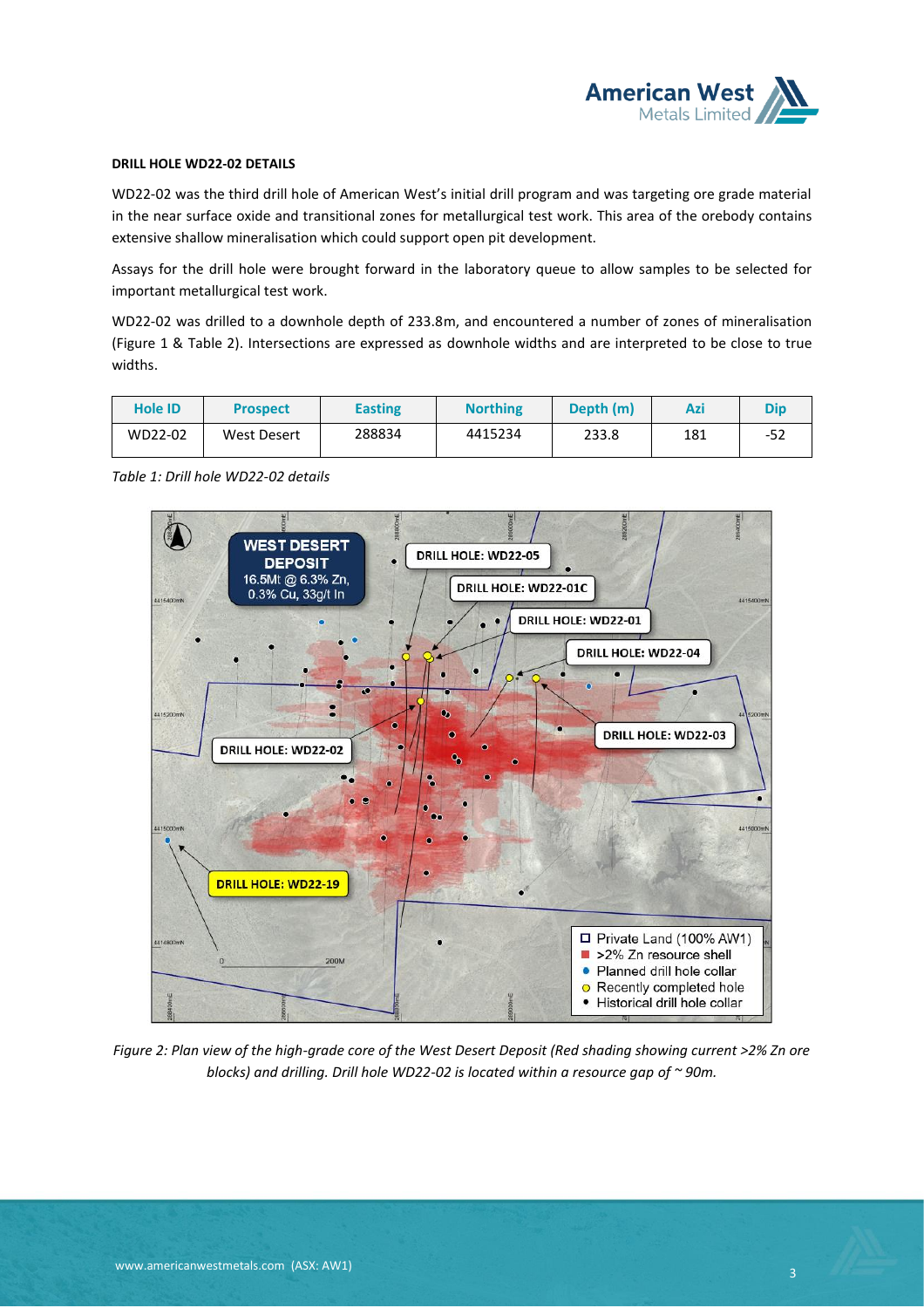

The major mineralised interval in WD22-02 is approximately 36m thick and consists of strongly to moderately oxidised massive gossan. The gossan shows relic textures after sulphide and contains visual zinc and copper oxides, which is typical from weathering of strong skarn style mineralisation. Significant sulphur is noted in the assays which suggests that the material is not fully oxidised.

A high-grade copper interval of 0.8m at 3.2% Cu from 104.57m is present within the lower portion of the 35.52m thick main interval (which commences from 74.54m).

A lower broad zone of intermittent (and sub-grade) mineralisation from approximately 134m consists of very thin sphalerite veinlets within monzonite porphyry and massive dolomite, and contains a number of highergrade fault hosted bands of zinc and copper mineralisation.

| <b>Hole ID</b> | From (m) | To $(m)$ | <b>Width</b> | $Zn\%$ | <b>Cu %</b>              | Au $g/t$ | Agg/t | $\ln g/t$ | Mo% |
|----------------|----------|----------|--------------|--------|--------------------------|----------|-------|-----------|-----|
| <b>WD22-02</b> | 74.54    | 110.06   | 35.52        | 3.2    | 0.17                     | 0.15     | 16.43 | 52.7      |     |
| Including      | 74.54    | 85.98    | 11.44        | 6.46   | 0.17                     | 0.22     | 3.93  | 90.73     |     |
| Including      | 74.54    | 81.71    | 7.17         | 8.57   | 0.26                     | 0.33     | 5.86  | 77.48     |     |
|                | 125.46   | 125.91   | 0.45         | 3.23   | 0.5                      | 1.3      | 4.39  |           |     |
|                | 169.82   | 171.34   | 1.52         | 2.23   | $\overline{\phantom{0}}$ |          | 22.33 | ۰         |     |

*Table 2: Summary of significant drilling intersections for drill hole WD22-02 (>2% Zn, >0.5% Cu and >0.1% Mo)*

#### **FAVOURABLE OXIDE METALLURGICAL RESULTS AT WEST DESERT**

Historical metallurgical test work on oxide mineralisation from West Desert was completed by Kappes, Cassiday and Associates in Reno, Nevada during 2009. The test work showed extremely encouraging results and forms the basis of the work to be completed on new samples from the current drilling program.

During the 2009 work, a master composite sample was created from 36 drill core intervals from drilling completed in 2007 and 2008. The master composite contained an average grade of 9.6% Zn, 0.25% Cu and 15.7g/t In. The bulk sample was crushed into two different size fractions (<1.7mm and >1.7mm) and underwent a series of tests using sulphuric acid leach.

The test work showed that the coarser >1.7mm material achieved recoveries of **95% for zinc, 78% for copper and 43% for indium**. The average acid consumption for the coarse fraction tests was 163kg per tonne of ore.

These findings show that the oxide ores at West Desert may be economically extracted using traditional sulphuric acid leaching. It was also proposed that further work and optimisation of the process could yield even lower acid consumptions and upgrading of zinc, copper and indium. The metallurgical test work from the current drill program will aim to replicate these initial findings and optimise the process further.

Exploitation of the oxide zones at West Desert will give development optionality and significant additional mine life to the project. Prior mining and economic studies at West Desert did not include this material, being purely focused on the sulphide ores and the generation of a magnetite iron-ore product. It is anticipated that an open pit could be mined at much lower grades than the underground mine and this development scenario will be assessed after metallurgical work and a JORC resource update is completed.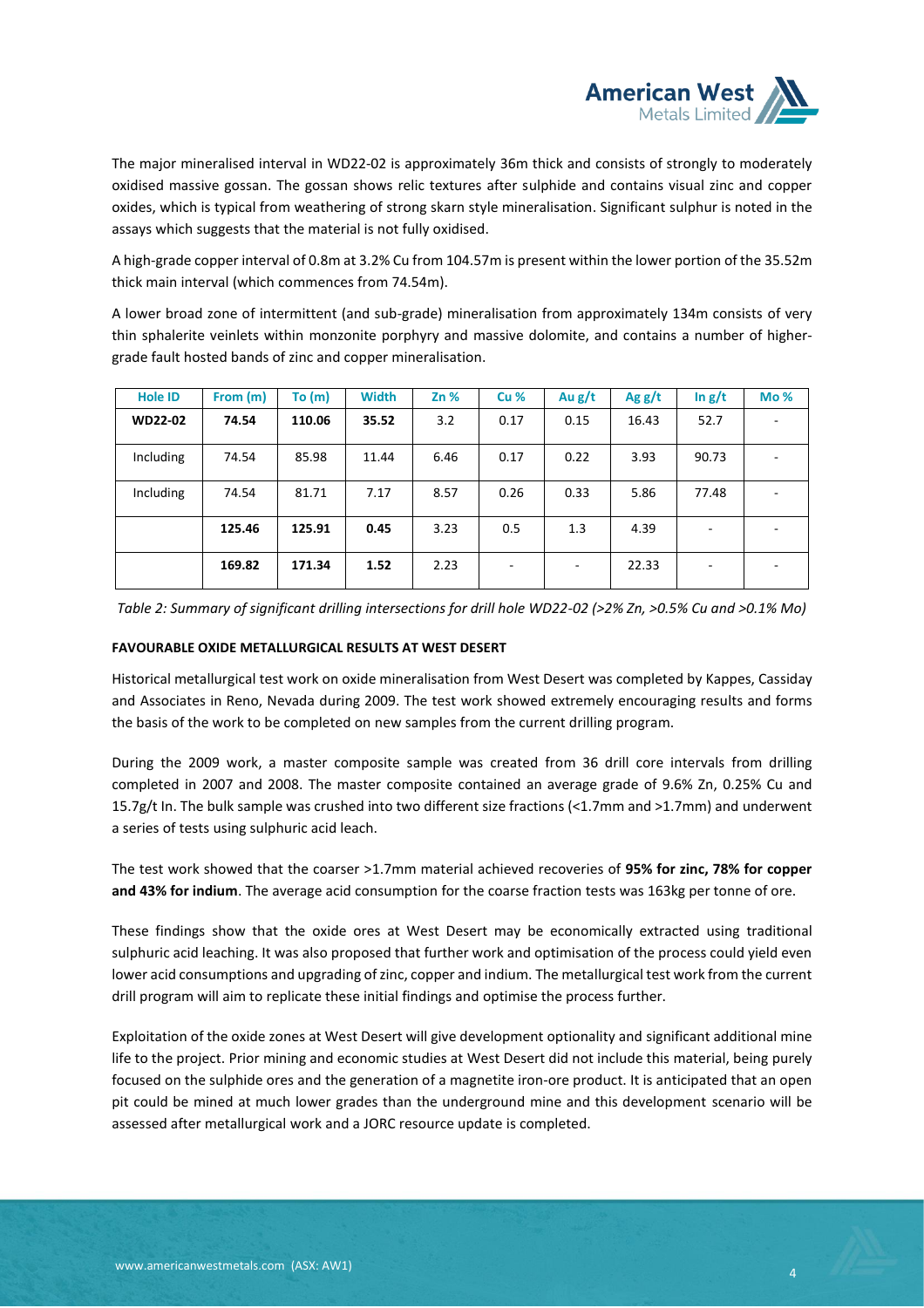

#### **EXPLORATION DRILLING CONTINUING AT WEST DESERT**

Exploration drill hole WD22-19 is in progress and is expected to be completed in the coming days. The hole is testing a high priority exploration target approximately 300m to the west of the West Desert Deposit. The target is a strong magnetic anomaly that is interpreted to potentially represent further magnetite skarn mineralisation, which is the dominant host of zinc and copper mineralisation at West Desert. There is no historical drilling in this location.

#### **ABOUT THE WEST DESERT PROJECT, UTAH**

The West Desert Project is located 160km southwest of Salt Lake City, Utah, within the heart of the Sevier Orogenic Belt which hosts the world class Bingham Canyon copper deposit and Tintic Mining District. The Project now comprises 330 acres of private land, 336 unpatented lode mining claims and a single State Metalliferous Mineral Lease, for a total land holding of approximately 32km<sup>2</sup>.

The West Desert Deposit is 100% owned by American West Metals, and contains a historical and foreign resource (Ni 43-101 compliant) of over **59Mt**, which contains a higher-grade core of approximately **16.5Mt @ 6.3% Zn, 0.3% Cu and 33g/t In** (1.03Mt Zn, 45Kt Cu and 545t In).

The deposit is classified as a polymetallic skarn and carbonate replacement deposit (CRD) that contains large volumes of **zinc, copper, lead, silver, gold, and molybdenum.** The skarn and CRD mineralisation is believed to be related to a large molybdenum rich porphyry system at depth. The mineral system is open and geophysics has identified numerous West Desert 'look alike' targets in the nearmine areas.

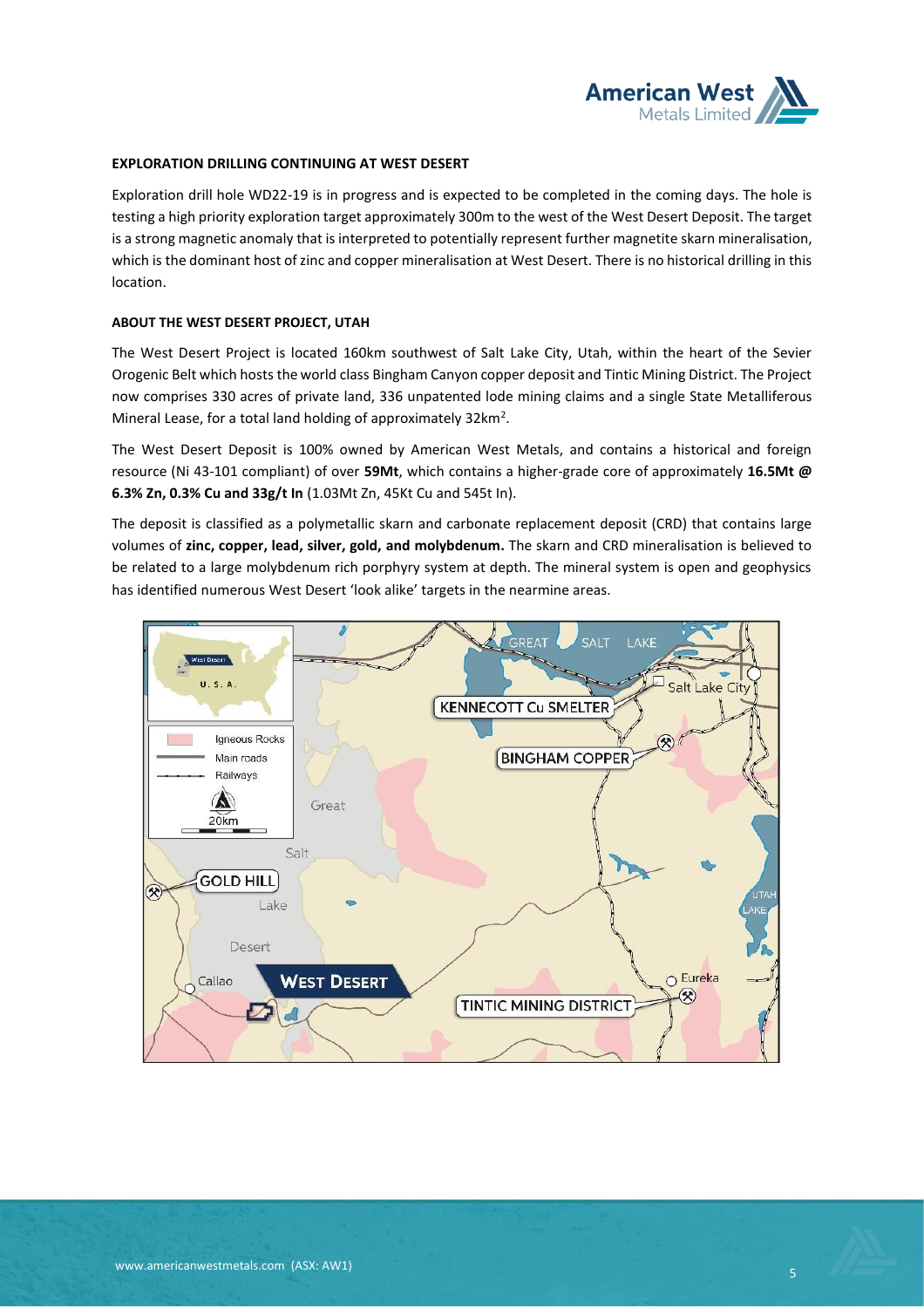

This announcement has been approved for release by the Board of American West Metals Limited.

| For enquiries:               |                           |
|------------------------------|---------------------------|
| Dave O'Neill                 | Dannika Warburton         |
| <b>Managing Director</b>     | Principal                 |
| American West Metals Limited | Investability             |
| doneill@aw1group.com         | info@investability.com.au |
| + 61 457 598 993             | +61 401 094 261           |

### **ASX Listing Rule 5.12**

The Company has previously addressed the requirements of Listing Rule 5.12 in its Initial Public Offer prospectus dated 29 October 2021 (released to ASX on 9 December 2021) (**Prospectus**) in relation to the West Desert Project. The Company is not in possession of any new information or data relating to the West Desert Project that materially impacts on the reliability of the estimates or the Company's ability to verify the estimates as mineral resources or ore reserves in accordance with the JORC Code. The Company confirms that the supporting information provided in the Prospectus continues to apply and has not materially changed.

This ASX announcement contains information extracted from the following reports which are available on the Company's website at [https://www.americanwestmetals.com/site/content/:](https://www.americanwestmetals.com/site/content/)

• 29 October 2021 Prospectus

The Company confirms that it is not aware of any new information or data that materially affects the exploration results included in the Prospectus. The Company confirms that the form and context in which the Competent Person's findings are presented have not been materially modified from the Prospectus.

#### **Competent Person Statement**

The information in this report that relates to Exploration Targets and Exploration Results for the West Desert Project is based on information compiled by Mr Dave O'Neill, a Competent Person who is a Member of The Australasian Institute of Mining and Metallurgy. Mr O'Neill is employed by American West Metals Limited as Managing Director, and is a substantial shareholder in the Company.

Mr O'Neill has sufficient experience that is relevant to the style of mineralisation and type of deposit under consideration and to the activity being undertaken to qualify as a Competent Person as defined in the 2012 Edition of the 'Australasian Code for Reporting of Exploration Results, Mineral Resources and Ore Reserves'. Mr O'Neill consents to the inclusion in the report of the matters based on his information in the form and context in which it appears.